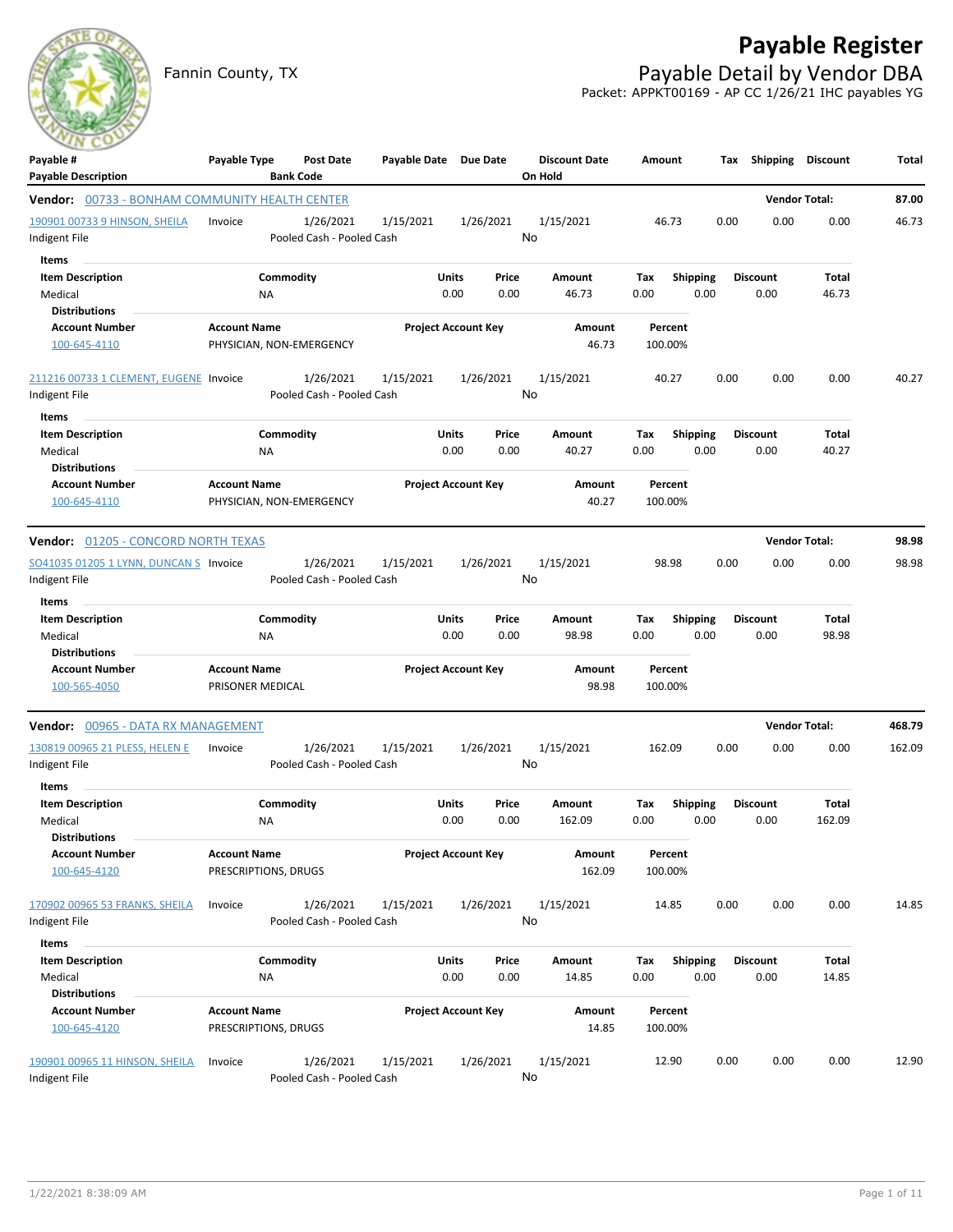| <b>Payable Register</b>                                     |                                             |                                        |                       |                            |                                 |             |                         |                 |                      | Packet: APPKT00169 - AP CC 1/26/21 IHC payables YG |        |
|-------------------------------------------------------------|---------------------------------------------|----------------------------------------|-----------------------|----------------------------|---------------------------------|-------------|-------------------------|-----------------|----------------------|----------------------------------------------------|--------|
| Payable #<br><b>Payable Description</b>                     | Payable Type                                | Post Date<br><b>Bank Code</b>          | Payable Date Due Date |                            | <b>Discount Date</b><br>On Hold | Amount      |                         |                 |                      | Tax Shipping Discount                              | Total  |
| Items                                                       |                                             |                                        |                       |                            |                                 |             |                         |                 |                      |                                                    |        |
| <b>Item Description</b><br>Medical                          | <b>NA</b>                                   | Commodity                              | Units                 | Price<br>0.00<br>0.00      | Amount<br>12.90                 | Tax<br>0.00 | <b>Shipping</b><br>0.00 | <b>Discount</b> | 0.00                 | Total<br>12.90                                     |        |
| <b>Distributions</b>                                        |                                             |                                        |                       |                            |                                 |             |                         |                 |                      |                                                    |        |
| <b>Account Number</b><br>100-645-4120                       | <b>Account Name</b><br>PRESCRIPTIONS, DRUGS |                                        |                       | <b>Project Account Key</b> | Amount<br>12.90                 | 100.00%     | Percent                 |                 |                      |                                                    |        |
| 210901 00965 1 HAYES, JUSTIN W                              | Invoice                                     | 1/26/2021                              | 1/15/2021             | 1/26/2021                  | 1/15/2021                       | 236.89      |                         | 0.00            | 0.00                 | 0.00                                               | 236.89 |
| Indigent File                                               |                                             | Pooled Cash - Pooled Cash              |                       |                            | No                              |             |                         |                 |                      |                                                    |        |
| Items                                                       |                                             |                                        |                       |                            |                                 |             |                         |                 |                      |                                                    |        |
| <b>Item Description</b>                                     |                                             | Commodity                              | Units                 | Price                      | Amount                          | Tax         | <b>Shipping</b>         | <b>Discount</b> |                      | Total                                              |        |
| Medical                                                     | ΝA                                          |                                        |                       | 0.00<br>0.00               | 82.22                           | 0.00        | 0.00                    |                 | 0.00                 | 82.22                                              |        |
| <b>Distributions</b>                                        |                                             |                                        |                       |                            |                                 |             |                         |                 |                      |                                                    |        |
| <b>Account Number</b>                                       | <b>Account Name</b>                         |                                        |                       | <b>Project Account Key</b> | Amount                          |             | Percent                 |                 |                      |                                                    |        |
| 100-645-4120                                                | PRESCRIPTIONS, DRUGS                        |                                        |                       |                            | 82.22                           | 100.00%     |                         |                 |                      |                                                    |        |
| Items                                                       |                                             |                                        |                       |                            |                                 |             |                         |                 |                      |                                                    |        |
| <b>Item Description</b>                                     |                                             | Commodity                              | Units                 | Price                      | Amount                          | Tax         | Shipping                | <b>Discount</b> |                      | Total                                              |        |
| Medical                                                     | <b>NA</b>                                   |                                        |                       | 0.00<br>0.00               | 154.67                          | 0.00        | 0.00                    |                 | 0.00                 | 154.67                                             |        |
| <b>Distributions</b>                                        |                                             |                                        |                       |                            |                                 |             |                         |                 |                      |                                                    |        |
| <b>Account Number</b><br>100-645-4120                       | <b>Account Name</b><br>PRESCRIPTIONS, DRUGS |                                        |                       | <b>Project Account Key</b> | Amount<br>154.67                | 100.00%     | Percent                 |                 |                      |                                                    |        |
| 211112 00965 2 SHIPP, ALLEN RA<br>Indigent File             | Invoice                                     | 1/26/2021<br>Pooled Cash - Pooled Cash | 1/15/2021             | 1/26/2021                  | 1/15/2021<br>No                 |             | 32.73                   | 0.00            | 0.00                 | 0.00                                               | 32.73  |
| Items                                                       |                                             |                                        |                       |                            |                                 |             |                         |                 |                      |                                                    |        |
| <b>Item Description</b>                                     |                                             | Commodity                              | Units                 | Price                      | Amount                          | Тах         | <b>Shipping</b>         | <b>Discount</b> |                      | Total                                              |        |
| Medical<br><b>Distributions</b>                             | <b>NA</b>                                   |                                        |                       | 0.00<br>0.00               | 32.73                           | 0.00        | 0.00                    |                 | 0.00                 | 32.73                                              |        |
| <b>Account Number</b><br>100-645-4120                       | <b>Account Name</b><br>PRESCRIPTIONS, DRUGS |                                        |                       | <b>Project Account Key</b> | Amount<br>32.73                 | 100.00%     | Percent                 |                 |                      |                                                    |        |
| 930026 00965 77 ROBERTS, MELIS<br>Indigent File             | Invoice                                     | 1/26/2021<br>Pooled Cash - Pooled Cash | 1/15/2021             | 1/26/2021                  | 1/15/2021<br>No                 |             | 9.33                    | 0.00            | 0.00                 | 0.00                                               | 9.33   |
| Items                                                       |                                             |                                        |                       |                            |                                 |             |                         |                 |                      |                                                    |        |
| <b>Item Description</b><br>Medical<br><b>Distributions</b>  | <b>NA</b>                                   | Commodity                              | Units                 | Price<br>0.00<br>0.00      | Amount<br>9.33                  | Tax<br>0.00 | <b>Shipping</b><br>0.00 | <b>Discount</b> | 0.00                 | Total<br>9.33                                      |        |
| <b>Account Number</b>                                       | <b>Account Name</b>                         |                                        |                       | <b>Project Account Key</b> | Amount                          |             | Percent                 |                 |                      |                                                    |        |
| 100-645-4090                                                | <b>DIABETIC SUPPLIES</b>                    |                                        |                       |                            | 9.33                            | 100.00%     |                         |                 |                      |                                                    |        |
| <b>Vendor:</b> 01237 - Grayson Digestive Health, PLLC       |                                             |                                        |                       |                            |                                 |             |                         |                 | <b>Vendor Total:</b> |                                                    | 46.73  |
| 211007 01237 2 STAILEY, POLLY<br>Indigent File              | Invoice                                     | 1/26/2021<br>Pooled Cash - Pooled Cash | 1/15/2021             | 1/26/2021                  | 1/15/2021<br>No                 |             | 46.73                   | 0.00            | 0.00                 | 0.00                                               | 46.73  |
| <b>Items</b>                                                |                                             |                                        |                       |                            |                                 |             |                         |                 |                      |                                                    |        |
| <b>Item Description</b><br>Medical                          | <b>NA</b>                                   | Commodity                              | Units                 | Price<br>0.00<br>0.00      | Amount<br>46.73                 | Tax<br>0.00 | <b>Shipping</b><br>0.00 | <b>Discount</b> | 0.00                 | Total<br>46.73                                     |        |
| <b>Distributions</b>                                        |                                             |                                        |                       |                            |                                 |             |                         |                 |                      |                                                    |        |
| <b>Account Number</b><br>100-645-4110                       | <b>Account Name</b>                         | PHYSICIAN, NON-EMERGENCY               |                       | <b>Project Account Key</b> | Amount<br>46.73                 | 100.00%     | Percent                 |                 |                      |                                                    |        |
| <b>Vendor:</b> 01231 - North Texas Comprehensive Cardiology |                                             |                                        |                       |                            |                                 |             |                         |                 | <b>Vendor Total:</b> |                                                    | 853.18 |
| 211217 01231 1 BOWEN, RONALD L Invoice                      |                                             | 1/26/2021                              | 1/15/2021             | 1/26/2021                  | 1/15/2021                       |             | 19.78                   | 0.00            | 0.00                 | 0.00                                               | 19.78  |
| Indigent File                                               |                                             | Pooled Cash - Pooled Cash              |                       |                            | No                              |             |                         |                 |                      |                                                    |        |
| <b>Items</b>                                                |                                             |                                        |                       |                            |                                 |             |                         |                 |                      |                                                    |        |
| <b>Item Description</b>                                     |                                             | Commodity                              | Units                 | Price                      | Amount                          | Tax         | <b>Shipping</b>         | <b>Discount</b> |                      | Total                                              |        |
| Medical<br><b>Distributions</b>                             | <b>NA</b>                                   |                                        |                       | 0.00<br>0.00               | 19.78                           | 0.00        | 0.00                    |                 | 0.00                 | 19.78                                              |        |
| <b>Account Number</b><br>100-645-4110                       | <b>Account Name</b>                         | PHYSICIAN, NON-EMERGENCY               |                       | <b>Project Account Key</b> | Amount<br>19.78                 | 100.00%     | Percent                 |                 |                      |                                                    |        |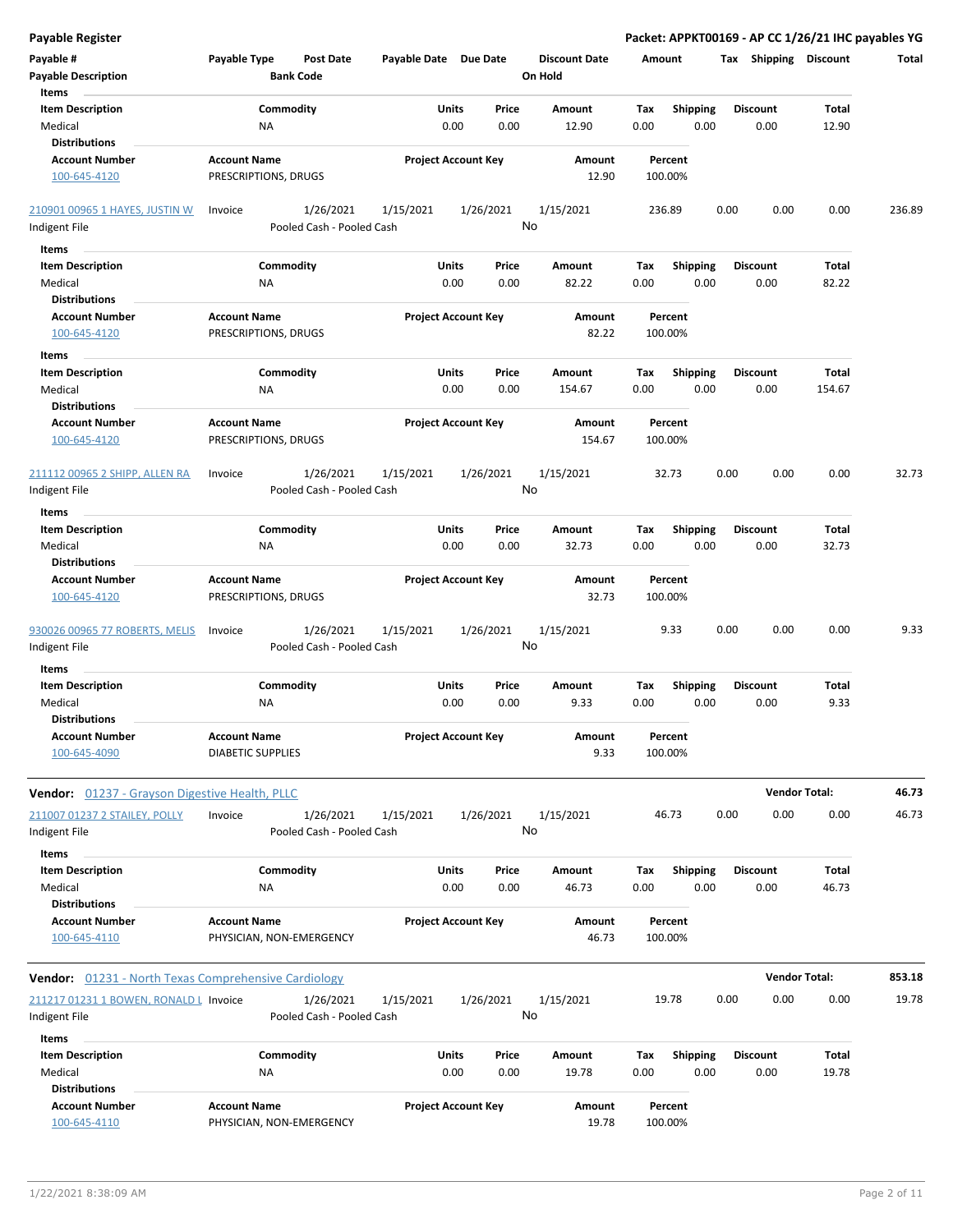| <b>Payable Register</b>                                 |                     |                 |                                        |              |                                |    |                                 |             |                    |      |      |                         | Packet: APPKT00169 - AP CC 1/26/21 IHC payables YG |        |
|---------------------------------------------------------|---------------------|-----------------|----------------------------------------|--------------|--------------------------------|----|---------------------------------|-------------|--------------------|------|------|-------------------------|----------------------------------------------------|--------|
| Payable #<br><b>Payable Description</b>                 | Payable Type        |                 | <b>Post Date</b><br><b>Bank Code</b>   | Payable Date | Due Date                       |    | <b>Discount Date</b><br>On Hold | Amount      |                    |      |      |                         | Tax Shipping Discount                              | Total  |
| 211217 01231 2 BOWEN, RONALD L Invoice<br>Indigent File |                     |                 | 1/26/2021<br>Pooled Cash - Pooled Cash | 1/15/2021    | 1/26/2021                      | No | 1/15/2021                       |             | 26.87              |      | 0.00 | 0.00                    | 0.00                                               | 26.87  |
| Items                                                   |                     |                 |                                        |              |                                |    |                                 |             |                    |      |      |                         |                                                    |        |
| <b>Item Description</b>                                 |                     | Commodity       |                                        |              | Units<br>Price                 |    | Amount                          | Tax         | <b>Shipping</b>    |      |      | <b>Discount</b>         | Total                                              |        |
| Medical                                                 |                     | NA              |                                        |              | 0.00<br>0.00                   |    | 26.87                           | 0.00        |                    | 0.00 |      | 0.00                    | 26.87                                              |        |
| <b>Distributions</b>                                    |                     |                 |                                        |              |                                |    |                                 |             |                    |      |      |                         |                                                    |        |
| <b>Account Number</b>                                   | <b>Account Name</b> |                 |                                        |              | <b>Project Account Key</b>     |    | Amount                          |             | Percent            |      |      |                         |                                                    |        |
| 100-645-4110                                            |                     |                 | PHYSICIAN, NON-EMERGENCY               |              |                                |    | 26.87                           |             | 100.00%            |      |      |                         |                                                    |        |
| 211217 01231 3 BOWEN, RONALD L Invoice                  |                     |                 | 1/26/2021                              | 1/15/2021    | 1/26/2021                      |    | 1/15/2021                       |             | 806.53             |      | 0.00 | 0.00                    | 0.00                                               | 806.53 |
| Indigent File                                           |                     |                 | Pooled Cash - Pooled Cash              |              |                                | No |                                 |             |                    |      |      |                         |                                                    |        |
| Items                                                   |                     |                 |                                        |              |                                |    |                                 |             |                    |      |      |                         |                                                    |        |
| <b>Item Description</b>                                 |                     | Commodity       |                                        |              | Units<br>Price                 |    | Amount                          | Tax         | Shipping           |      |      | <b>Discount</b>         | Total                                              |        |
| Medical                                                 |                     | ΝA              |                                        |              | 0.00<br>0.00                   |    | 363.53                          | 0.00        |                    | 0.00 |      | 0.00                    | 363.53                                             |        |
| <b>Distributions</b>                                    |                     |                 |                                        |              |                                |    |                                 |             |                    |      |      |                         |                                                    |        |
| <b>Account Number</b><br>100-645-4110                   | <b>Account Name</b> |                 | PHYSICIAN, NON-EMERGENCY               |              | <b>Project Account Key</b>     |    | Amount<br>363.53                |             | Percent<br>100.00% |      |      |                         |                                                    |        |
| Items                                                   |                     |                 |                                        |              |                                |    |                                 |             |                    |      |      |                         |                                                    |        |
| <b>Item Description</b><br>Medical                      |                     | Commodity<br>NA |                                        |              | Units<br>Price<br>0.00<br>0.00 |    | Amount<br>205.88                | Tax<br>0.00 | Shipping           | 0.00 |      | <b>Discount</b><br>0.00 | Total<br>205.88                                    |        |
| <b>Distributions</b>                                    |                     |                 |                                        |              |                                |    |                                 |             |                    |      |      |                         |                                                    |        |
| <b>Account Number</b>                                   | <b>Account Name</b> |                 |                                        |              | <b>Project Account Key</b>     |    | Amount                          |             | Percent            |      |      |                         |                                                    |        |
| 100-645-4110                                            |                     |                 | PHYSICIAN, NON-EMERGENCY               |              |                                |    | 205.88                          |             | 100.00%            |      |      |                         |                                                    |        |
| Items                                                   |                     |                 |                                        |              |                                |    |                                 |             |                    |      |      |                         |                                                    |        |
| <b>Item Description</b>                                 |                     | Commodity       |                                        |              | Units<br>Price                 |    | Amount                          | Tax         | <b>Shipping</b>    |      |      | <b>Discount</b>         | Total                                              |        |
| Medical                                                 |                     | ΝA              |                                        |              | 0.00<br>0.00                   |    | 237.12                          | 0.00        |                    | 0.00 |      | 0.00                    | 237.12                                             |        |
| <b>Distributions</b>                                    |                     |                 |                                        |              |                                |    |                                 |             |                    |      |      |                         |                                                    |        |
| <b>Account Number</b><br>100-645-4110                   | <b>Account Name</b> |                 | PHYSICIAN, NON-EMERGENCY               |              | <b>Project Account Key</b>     |    | Amount<br>237.12                |             | Percent<br>100.00% |      |      |                         |                                                    |        |
| Vendor: 01171 - SHERMAN MD PROVIDER INC                 |                     |                 |                                        |              |                                |    |                                 |             |                    |      |      | <b>Vendor Total:</b>    |                                                    | 371.64 |
| SO19234 01171 7 BROWN, ASHLEY Invoice                   |                     |                 | 1/26/2021                              | 1/15/2021    | 1/26/2021                      |    | 1/15/2021                       |             | 33.27              |      | 0.00 | 0.00                    | 0.00                                               | 33.27  |
| Indigent File                                           |                     |                 | Pooled Cash - Pooled Cash              |              |                                | No |                                 |             |                    |      |      |                         |                                                    |        |
|                                                         |                     |                 |                                        |              |                                |    |                                 |             |                    |      |      |                         |                                                    |        |
| Items                                                   |                     |                 |                                        |              |                                |    |                                 |             |                    |      |      |                         |                                                    |        |
| <b>Item Description</b><br>Medical                      |                     | Commodity<br>ΝA |                                        |              | Units<br>Price<br>0.00<br>0.00 |    | Amount<br>33.27                 | Tax<br>0.00 | <b>Shipping</b>    | 0.00 |      | <b>Discount</b><br>0.00 | <b>Total</b><br>33.27                              |        |
| <b>Distributions</b>                                    |                     |                 |                                        |              |                                |    |                                 |             |                    |      |      |                         |                                                    |        |
| <b>Account Number</b>                                   | <b>Account Name</b> |                 |                                        |              | <b>Project Account Key</b>     |    | Amount                          |             | Percent            |      |      |                         |                                                    |        |
| 100-565-4050                                            | PRISONER MEDICAL    |                 |                                        |              |                                |    | 33.27                           |             | 100.00%            |      |      |                         |                                                    |        |
| SO19234 01171 8 BROWN, ASHLEY                           | Invoice             |                 | 1/26/2021                              | 1/15/2021    | 1/26/2021                      |    | 1/15/2021                       |             | 33.27              |      | 0.00 | 0.00                    | 0.00                                               | 33.27  |
| Indigent File                                           |                     |                 | Pooled Cash - Pooled Cash              |              |                                | No |                                 |             |                    |      |      |                         |                                                    |        |
| <b>Items</b>                                            |                     |                 |                                        |              |                                |    |                                 |             |                    |      |      |                         |                                                    |        |
| <b>Item Description</b>                                 |                     | Commodity       |                                        |              | Units<br>Price                 |    | Amount                          | Tax         | <b>Shipping</b>    |      |      | <b>Discount</b>         | Total                                              |        |
| Medical                                                 |                     | NA              |                                        |              | 0.00<br>0.00                   |    | 33.27                           | 0.00        |                    | 0.00 |      | 0.00                    | 33.27                                              |        |
| <b>Distributions</b>                                    |                     |                 |                                        |              |                                |    |                                 |             |                    |      |      |                         |                                                    |        |
| <b>Account Number</b>                                   | <b>Account Name</b> |                 |                                        |              | <b>Project Account Key</b>     |    | Amount                          |             | Percent            |      |      |                         |                                                    |        |
| 100-565-4050                                            | PRISONER MEDICAL    |                 |                                        |              |                                |    | 33.27                           |             | 100.00%            |      |      |                         |                                                    |        |
| SO39307 01171 6 KYLE, KAYLA                             | Invoice             |                 | 1/26/2021                              | 1/15/2021    | 1/26/2021                      |    | 1/15/2021                       |             | 101.70             |      | 0.00 | 0.00                    | 0.00                                               | 101.70 |
| Indigent File                                           |                     |                 | Pooled Cash - Pooled Cash              |              |                                | No |                                 |             |                    |      |      |                         |                                                    |        |
| Items                                                   |                     |                 |                                        |              |                                |    |                                 |             |                    |      |      |                         |                                                    |        |
| <b>Item Description</b>                                 |                     | Commodity       |                                        |              | Units<br>Price                 |    | Amount                          | Tax         | <b>Shipping</b>    |      |      | <b>Discount</b>         | Total                                              |        |
|                                                         |                     |                 |                                        |              |                                |    |                                 |             |                    |      |      |                         |                                                    |        |
| Medical                                                 |                     | NA              |                                        |              | 0.00<br>0.00                   |    | 33.27                           | 0.00        |                    |      |      |                         |                                                    |        |
| <b>Distributions</b>                                    |                     |                 |                                        |              |                                |    |                                 |             |                    | 0.00 |      | 0.00                    | 33.27                                              |        |
| <b>Account Number</b>                                   | <b>Account Name</b> |                 |                                        |              | <b>Project Account Key</b>     |    | Amount                          |             | Percent            |      |      |                         |                                                    |        |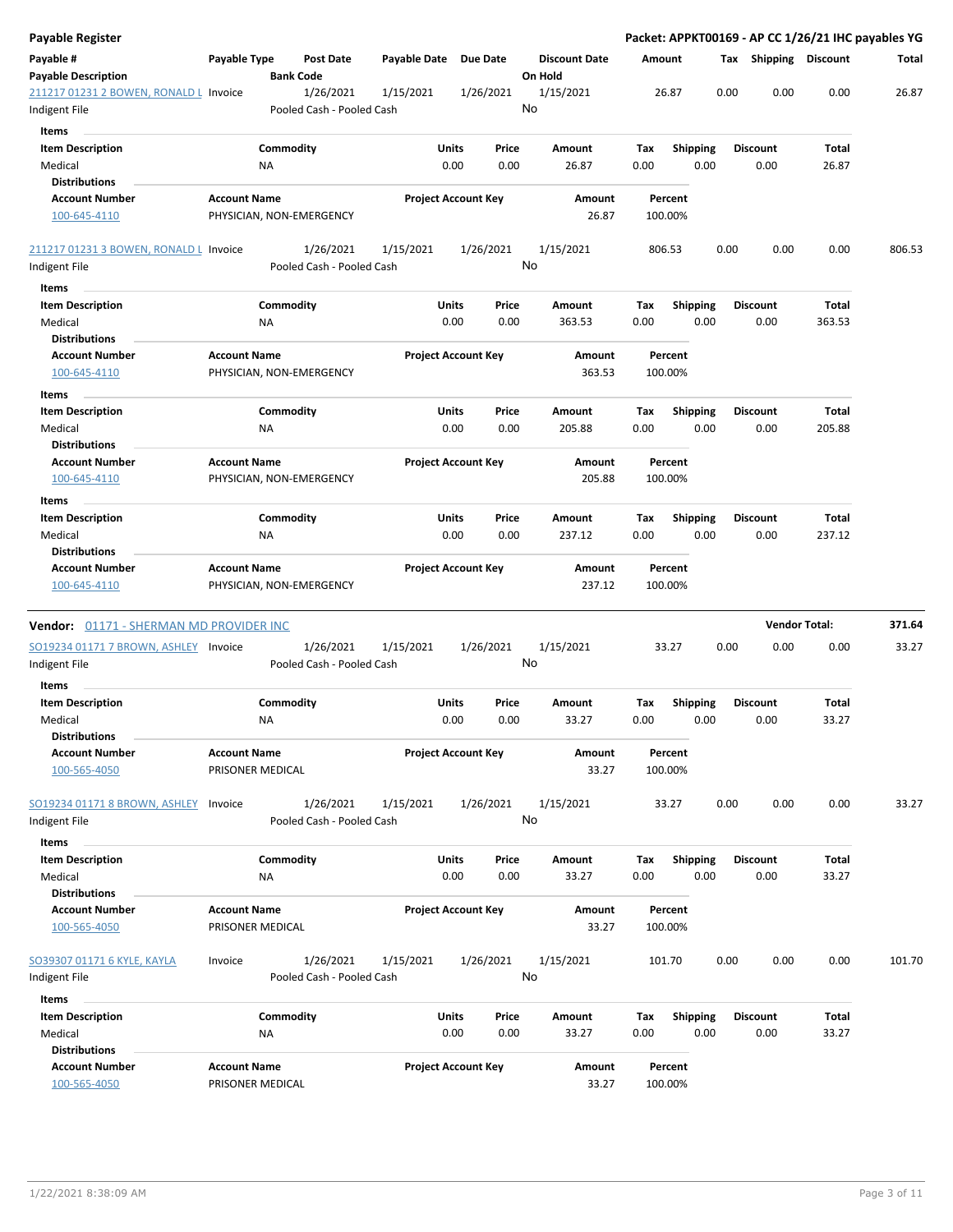| <b>Payable Register</b>                                       |                                                      |                                |                                 | Packet: APPKT00169 - AP CC 1/26/21 IHC payables YG |                         |                       |        |
|---------------------------------------------------------------|------------------------------------------------------|--------------------------------|---------------------------------|----------------------------------------------------|-------------------------|-----------------------|--------|
| Payable #<br><b>Payable Description</b>                       | Payable Type<br><b>Post Date</b><br><b>Bank Code</b> | Payable Date Due Date          | <b>Discount Date</b><br>On Hold | Amount                                             | Tax Shipping Discount   |                       | Total  |
| Items                                                         |                                                      |                                |                                 |                                                    |                         |                       |        |
| <b>Item Description</b>                                       | Commodity                                            | Units<br>Price                 | Amount                          | Tax<br><b>Shipping</b>                             | <b>Discount</b>         | <b>Total</b>          |        |
| Medical                                                       | <b>NA</b>                                            | 0.00<br>0.00                   | 68.43                           | 0.00<br>0.00                                       | 0.00                    | 68.43                 |        |
| <b>Distributions</b>                                          |                                                      |                                |                                 |                                                    |                         |                       |        |
| <b>Account Number</b><br>100-565-4050                         | <b>Account Name</b><br>PRISONER MEDICAL              | <b>Project Account Key</b>     | Amount<br>68.43                 | Percent<br>100.00%                                 |                         |                       |        |
| SO39307 01171 7 KYLE, KAYLA                                   | 1/26/2021<br>Invoice                                 | 1/26/2021<br>1/15/2021         | 1/15/2021                       | 101.70                                             | 0.00<br>0.00            | 0.00                  | 101.70 |
| Indigent File                                                 | Pooled Cash - Pooled Cash                            |                                | No                              |                                                    |                         |                       |        |
| Items                                                         |                                                      |                                |                                 |                                                    |                         |                       |        |
| <b>Item Description</b>                                       | Commodity                                            | Units<br>Price                 | Amount                          | <b>Shipping</b><br>Tax                             | <b>Discount</b>         | Total                 |        |
| Medical                                                       | <b>NA</b>                                            | 0.00<br>0.00                   | 33.27                           | 0.00<br>0.00                                       | 0.00                    | 33.27                 |        |
| <b>Distributions</b>                                          |                                                      |                                |                                 |                                                    |                         |                       |        |
| <b>Account Number</b>                                         | <b>Account Name</b>                                  | <b>Project Account Key</b>     | Amount                          | Percent                                            |                         |                       |        |
| 100-565-4050                                                  | PRISONER MEDICAL                                     |                                | 33.27                           | 100.00%                                            |                         |                       |        |
| Items                                                         |                                                      |                                |                                 |                                                    |                         |                       |        |
| <b>Item Description</b><br>Medical                            | Commodity<br><b>NA</b>                               | Units<br>Price<br>0.00<br>0.00 | Amount<br>68.43                 | Tax<br><b>Shipping</b><br>0.00<br>0.00             | <b>Discount</b><br>0.00 | <b>Total</b><br>68.43 |        |
| <b>Distributions</b>                                          |                                                      |                                |                                 |                                                    |                         |                       |        |
| <b>Account Number</b><br>100-565-4050                         | <b>Account Name</b><br>PRISONER MEDICAL              | <b>Project Account Key</b>     | Amount<br>68.43                 | Percent<br>100.00%                                 |                         |                       |        |
| SO39307 01171 8 KYLE, KAYLA                                   | 1/26/2021<br>Invoice                                 | 1/26/2021<br>1/15/2021         | 1/15/2021                       | 101.70                                             | 0.00<br>0.00            | 0.00                  | 101.70 |
| Indigent File                                                 | Pooled Cash - Pooled Cash                            |                                | No                              |                                                    |                         |                       |        |
| Items                                                         |                                                      |                                |                                 |                                                    |                         |                       |        |
| <b>Item Description</b>                                       | Commodity                                            | Units<br>Price                 | Amount                          | <b>Shipping</b><br>Tax                             | <b>Discount</b>         | Total                 |        |
| Medical<br><b>Distributions</b>                               | <b>NA</b>                                            | 0.00<br>0.00                   | 33.27                           | 0.00<br>0.00                                       | 0.00                    | 33.27                 |        |
| <b>Account Number</b>                                         | <b>Account Name</b>                                  | <b>Project Account Key</b>     | Amount                          | Percent                                            |                         |                       |        |
| 100-565-4050                                                  | PRISONER MEDICAL                                     |                                | 33.27                           | 100.00%                                            |                         |                       |        |
| Items                                                         |                                                      |                                |                                 |                                                    |                         |                       |        |
| <b>Item Description</b><br>Medical<br><b>Distributions</b>    | Commodity<br><b>NA</b>                               | Units<br>Price<br>0.00<br>0.00 | Amount<br>68.43                 | Tax<br><b>Shipping</b><br>0.00<br>0.00             | <b>Discount</b><br>0.00 | Total<br>68.43        |        |
| <b>Account Number</b>                                         | <b>Account Name</b>                                  | <b>Project Account Key</b>     | Amount                          | Percent                                            |                         |                       |        |
| 100-565-4050                                                  | PRISONER MEDICAL                                     |                                | 68.43                           | 100.00%                                            |                         |                       |        |
| Vendor: 00322 - SHERMAN RADIOLOGY ASSOCIATES                  |                                                      |                                |                                 |                                                    |                         | <b>Vendor Total:</b>  | 76.18  |
| 170305 00322 3 MCCOMBS, JOLIND Invoice                        | 1/26/2021                                            | 1/26/2021<br>1/15/2021         | 1/15/2021                       | 76.18                                              | 0.00<br>0.00            | 0.00                  | 76.18  |
| Indigent File                                                 | Pooled Cash - Pooled Cash                            |                                | No                              |                                                    |                         |                       |        |
| Items                                                         |                                                      |                                |                                 |                                                    |                         |                       |        |
| <b>Item Description</b><br>Medical                            | Commodity<br>NA                                      | Units<br>Price<br>0.00<br>0.00 | Amount<br>76.18                 | <b>Shipping</b><br>Tax<br>0.00<br>0.00             | <b>Discount</b><br>0.00 | <b>Total</b><br>76.18 |        |
| <b>Distributions</b>                                          |                                                      |                                |                                 |                                                    |                         |                       |        |
| <b>Account Number</b>                                         | <b>Account Name</b>                                  | <b>Project Account Key</b>     | Amount                          | Percent                                            |                         |                       |        |
| 100-645-4110                                                  | PHYSICIAN, NON-EMERGENCY                             |                                | 76.18                           | 100.00%                                            |                         |                       |        |
|                                                               |                                                      |                                |                                 |                                                    |                         |                       |        |
| <b>Vendor: 01121 - TEXOMA EMERGENCY PHYSICIANS</b>            |                                                      |                                |                                 |                                                    |                         | <b>Vendor Total:</b>  | 79.62  |
| 200709 01121 1 WALLACE, MARSH/ Invoice                        | 1/26/2021                                            | 1/15/2021<br>1/26/2021         | 1/15/2021                       | 79.62                                              | 0.00<br>0.00            | 0.00                  | 79.62  |
| Indigent File                                                 | Pooled Cash - Pooled Cash                            |                                | No                              |                                                    |                         |                       |        |
| Items                                                         |                                                      |                                |                                 |                                                    |                         |                       |        |
| <b>Item Description</b>                                       | Commodity                                            | Units<br>Price                 | Amount                          | Shipping<br>Тах                                    | <b>Discount</b>         | Total                 |        |
| Medical                                                       | NA                                                   | 0.00<br>0.00                   | 79.62                           | 0.00<br>0.00                                       | 0.00                    | 79.62                 |        |
| <b>Distributions</b><br><b>Account Number</b><br>100-645-4110 | <b>Account Name</b><br>PHYSICIAN, NON-EMERGENCY      | <b>Project Account Key</b>     | Amount<br>79.62                 | Percent<br>100.00%                                 |                         |                       |        |
|                                                               |                                                      |                                |                                 |                                                    |                         |                       |        |

**Vendor:** 01061 - TEXOMA MEDICAL CENTER **Vendor Total: 4,682.34**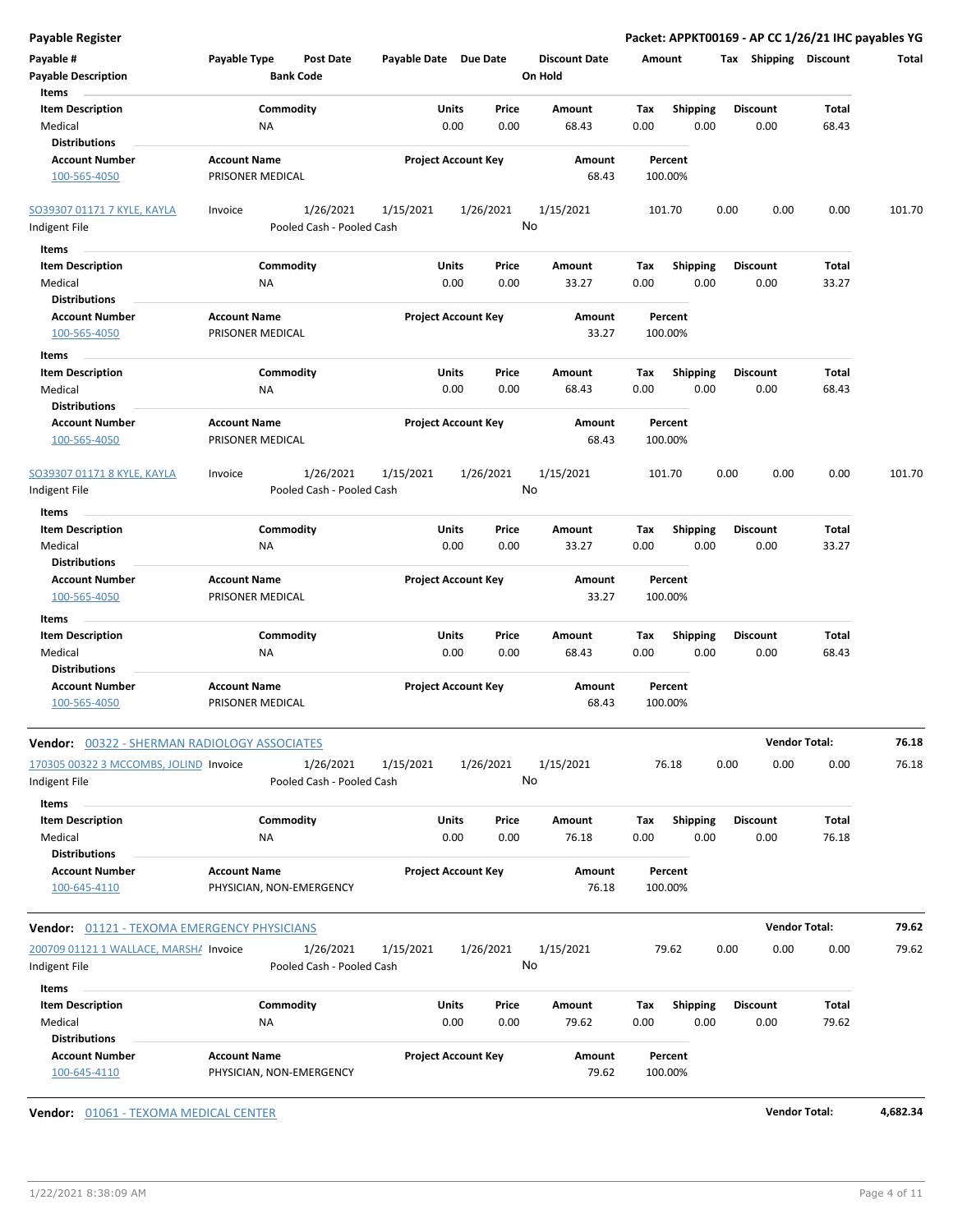| <b>Payable Register</b>                                 |                                             |                                        |                       |                                |                                 |                    |                         |      |                         |                      | Packet: APPKT00169 - AP CC 1/26/21 IHC payables YG |
|---------------------------------------------------------|---------------------------------------------|----------------------------------------|-----------------------|--------------------------------|---------------------------------|--------------------|-------------------------|------|-------------------------|----------------------|----------------------------------------------------|
| Payable #<br><b>Payable Description</b>                 | Payable Type                                | <b>Post Date</b><br><b>Bank Code</b>   | Payable Date Due Date |                                | <b>Discount Date</b><br>On Hold | Amount             |                         |      | Tax Shipping Discount   |                      | Total                                              |
| 200709 01061 2 WALLACE, MARSHA Invoice<br>Indigent File |                                             | 1/26/2021<br>Pooled Cash - Pooled Cash | 1/15/2021             | 1/26/2021                      | 1/15/2021<br>No                 | 1,030.75           |                         | 0.00 | 0.00                    | 0.00                 | 1,030.75                                           |
| Items                                                   |                                             |                                        |                       |                                |                                 |                    |                         |      |                         |                      |                                                    |
| <b>Item Description</b><br>Medical                      | ΝA                                          | Commodity                              |                       | Units<br>Price<br>0.00<br>0.00 | Amount<br>1,030.75              | Tax<br>0.00        | <b>Shipping</b><br>0.00 |      | <b>Discount</b><br>0.00 | Total<br>1,030.75    |                                                    |
| <b>Distributions</b>                                    |                                             |                                        |                       |                                |                                 |                    |                         |      |                         |                      |                                                    |
| <b>Account Number</b>                                   | <b>Account Name</b>                         |                                        |                       | <b>Project Account Key</b>     | Amount                          | Percent            |                         |      |                         |                      |                                                    |
| 100-645-4140                                            | HOSPITAL, OUTPATIENT                        |                                        |                       |                                | 1,030.75                        | 100.00%            |                         |      |                         |                      |                                                    |
| 210905 01061 1 GARCIA, GERALD                           | Invoice                                     | 1/26/2021                              | 1/15/2021             | 1/26/2021                      | 1/15/2021                       | 3,651.59           |                         | 0.00 | 0.00                    | 0.00                 | 3,651.59                                           |
| Indigent File                                           |                                             | Pooled Cash - Pooled Cash              |                       |                                | No                              |                    |                         |      |                         |                      |                                                    |
| Items                                                   |                                             |                                        |                       |                                |                                 |                    |                         |      |                         |                      |                                                    |
| <b>Item Description</b>                                 |                                             | Commodity                              |                       | Units<br>Price                 | Amount                          | Tax                | <b>Shipping</b>         |      | <b>Discount</b>         | Total                |                                                    |
| Medical                                                 | ΝA                                          |                                        |                       | 0.00<br>0.00                   | 3,651.59                        | 0.00               | 0.00                    |      | 0.00                    | 3,651.59             |                                                    |
| <b>Distributions</b>                                    |                                             |                                        |                       |                                |                                 |                    |                         |      |                         |                      |                                                    |
| <b>Account Number</b>                                   | <b>Account Name</b>                         |                                        |                       | <b>Project Account Key</b>     | <b>Amount</b>                   | Percent            |                         |      |                         |                      |                                                    |
| 100-645-4140                                            | HOSPITAL, OUTPATIENT                        |                                        |                       |                                | 3,651.59                        | 100.00%            |                         |      |                         |                      |                                                    |
| Vendor: 01177 - TMC BONHAM HOSPITAL                     |                                             |                                        |                       |                                |                                 |                    |                         |      |                         | <b>Vendor Total:</b> | 11,006.25                                          |
| 191204 01177 28 SPURLOCK, STEP Invoice                  |                                             | 1/26/2021                              | 1/15/2021             | 1/26/2021                      | 1/15/2021                       | 485.70             |                         | 0.00 | 0.00                    | 0.00                 | 485.70                                             |
| Indigent File<br>Items                                  |                                             | Pooled Cash - Pooled Cash              |                       |                                | No                              |                    |                         |      |                         |                      |                                                    |
| <b>Item Description</b>                                 |                                             | Commodity                              |                       | Units<br>Price                 | Amount                          | Tax                | <b>Shipping</b>         |      | <b>Discount</b>         | Total                |                                                    |
| Medical                                                 | <b>NA</b>                                   |                                        |                       | 0.00<br>0.00                   | 485.70                          | 0.00               | 0.00                    |      | 0.00                    | 485.70               |                                                    |
| <b>Distributions</b>                                    |                                             |                                        |                       |                                |                                 |                    |                         |      |                         |                      |                                                    |
| <b>Account Number</b><br>100-645-4140                   | <b>Account Name</b><br>HOSPITAL, OUTPATIENT |                                        |                       | <b>Project Account Key</b>     | Amount<br>485.70                | Percent<br>100.00% |                         |      |                         |                      |                                                    |
| 191204 01177 29 SPURLOCK, STEP<br>Indigent File         | Invoice                                     | 1/26/2021<br>Pooled Cash - Pooled Cash | 1/15/2021             | 1/26/2021                      | 1/15/2021<br>No                 | 442.50             |                         | 0.00 | 0.00                    | 0.00                 | 442.50                                             |
|                                                         |                                             |                                        |                       |                                |                                 |                    |                         |      |                         |                      |                                                    |
| Items                                                   |                                             |                                        |                       |                                |                                 |                    |                         |      |                         |                      |                                                    |
| <b>Item Description</b>                                 |                                             | Commodity                              |                       | Units<br>Price                 | Amount                          | Tax                | <b>Shipping</b>         |      | Discount                | Total                |                                                    |
| Medical                                                 | ΝA                                          |                                        |                       | 0.00<br>0.00                   | 442.50                          | 0.00               | 0.00                    |      | 0.00                    | 442.50               |                                                    |
| <b>Distributions</b>                                    |                                             |                                        |                       |                                |                                 |                    |                         |      |                         |                      |                                                    |
| <b>Account Number</b><br>100-645-4140                   | <b>Account Name</b><br>HOSPITAL, OUTPATIENT |                                        |                       | <b>Project Account Key</b>     | Amount<br>442.50                | Percent<br>100.00% |                         |      |                         |                      |                                                    |
| 211217 01177 3 BOWEN, RONALD L Invoice<br>Indigent File |                                             | 1/26/2021<br>Pooled Cash - Pooled Cash | 1/15/2021             | 1/26/2021                      | 1/15/2021<br>No                 | 873.45             |                         | 0.00 | 0.00                    | 0.00                 | 873.45                                             |
| Items                                                   |                                             |                                        |                       |                                |                                 |                    |                         |      |                         |                      |                                                    |
| <b>Item Description</b><br>Medical                      | ΝA                                          | Commodity                              |                       | Units<br>Price<br>0.00<br>0.00 | Amount<br>873.45                | Tax<br>0.00        | <b>Shipping</b><br>0.00 |      | <b>Discount</b><br>0.00 | Total<br>873.45      |                                                    |
| <b>Distributions</b>                                    |                                             |                                        |                       |                                |                                 |                    |                         |      |                         |                      |                                                    |
| <b>Account Number</b><br>100-645-4140                   | <b>Account Name</b><br>HOSPITAL, OUTPATIENT |                                        |                       | <b>Project Account Key</b>     | Amount<br>873.45                | Percent<br>100.00% |                         |      |                         |                      |                                                    |
| SO05723 01177 3 HASS, TRACY RA<br>Indigent File         | Invoice                                     | 1/26/2021<br>Pooled Cash - Pooled Cash | 1/15/2021             | 1/26/2021                      | 1/15/2021<br>No                 | 258.60             |                         | 0.00 | 0.00                    | 0.00                 | 258.60                                             |
| Items                                                   |                                             |                                        |                       |                                |                                 |                    |                         |      |                         |                      |                                                    |
| <b>Item Description</b>                                 |                                             | Commodity                              |                       | Units<br>Price                 | Amount                          | Tax                | <b>Shipping</b>         |      | <b>Discount</b>         | Total                |                                                    |
| Medical<br><b>Distributions</b>                         | ΝA                                          |                                        |                       | 0.00<br>0.00                   | 258.60                          | 0.00               | 0.00                    |      | 0.00                    | 258.60               |                                                    |
| <b>Account Number</b>                                   | <b>Account Name</b>                         |                                        |                       | <b>Project Account Key</b>     | Amount                          | Percent            |                         |      |                         |                      |                                                    |
| 100-565-4050                                            | PRISONER MEDICAL                            |                                        |                       |                                | 258.60                          | 100.00%            |                         |      |                         |                      |                                                    |
| SO13428 01177 1 WILLIAMS, MITC<br>Indigent File         | Invoice                                     | 1/26/2021<br>Pooled Cash - Pooled Cash | 1/15/2021             | 1/26/2021                      | 1/15/2021<br>No                 | 438.90             |                         | 0.00 | 0.00                    | 0.00                 | 438.90                                             |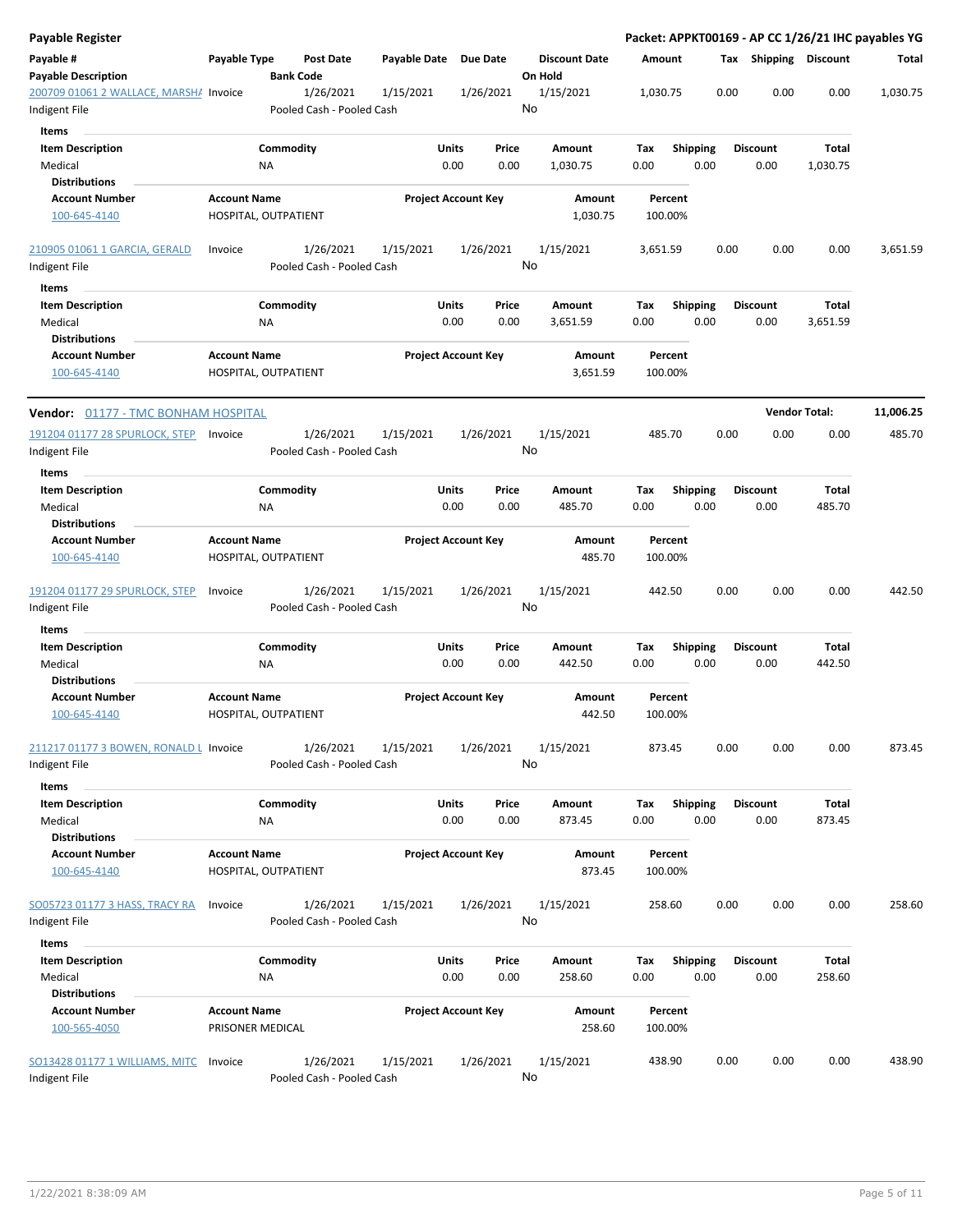| <b>Payable Register</b>                               |                                         |                                        |                            |               |                 |                                 |             |                         |      |                         | Packet: APPKT00169 - AP CC 1/26/21 IHC payables YG |          |
|-------------------------------------------------------|-----------------------------------------|----------------------------------------|----------------------------|---------------|-----------------|---------------------------------|-------------|-------------------------|------|-------------------------|----------------------------------------------------|----------|
| Payable #<br><b>Payable Description</b>               | Payable Type                            | <b>Post Date</b><br><b>Bank Code</b>   | Payable Date Due Date      |               |                 | <b>Discount Date</b><br>On Hold | Amount      |                         |      | Tax Shipping Discount   |                                                    | Total    |
| Items<br><b>Item Description</b>                      |                                         | Commodity                              |                            | Units         | Price           | Amount                          | Tax         | Shipping                |      | <b>Discount</b>         | Total                                              |          |
| Medical                                               | <b>NA</b>                               |                                        |                            | 0.00          | 0.00            | 438.90                          | 0.00        | 0.00                    |      | 0.00                    | 438.90                                             |          |
| <b>Distributions</b>                                  |                                         |                                        |                            |               |                 |                                 |             |                         |      |                         |                                                    |          |
| <b>Account Number</b>                                 | <b>Account Name</b>                     |                                        | <b>Project Account Key</b> |               |                 | Amount                          |             | Percent                 |      |                         |                                                    |          |
| 100-565-4050                                          | PRISONER MEDICAL                        |                                        |                            |               |                 | 438.90                          | 100.00%     |                         |      |                         |                                                    |          |
| SO18455 01177 7 PROSSER, CRISP                        | Invoice                                 | 1/26/2021                              | 1/15/2021                  |               | 1/26/2021       | 1/15/2021                       | 337.05      |                         | 0.00 | 0.00                    | 0.00                                               | 337.05   |
| Indigent File                                         |                                         | Pooled Cash - Pooled Cash              |                            |               | No              |                                 |             |                         |      |                         |                                                    |          |
| Items                                                 |                                         |                                        |                            |               |                 |                                 |             |                         |      |                         |                                                    |          |
| <b>Item Description</b>                               |                                         | Commodity                              |                            | Units         | Price           | Amount                          | Tax         | <b>Shipping</b>         |      | <b>Discount</b>         | Total                                              |          |
| Medical                                               | NA                                      |                                        |                            | 0.00          | 0.00            | 337.05                          | 0.00        | 0.00                    |      | 0.00                    | 337.05                                             |          |
| <b>Distributions</b>                                  |                                         |                                        |                            |               |                 |                                 |             |                         |      |                         |                                                    |          |
| <b>Account Number</b>                                 | <b>Account Name</b>                     |                                        | <b>Project Account Key</b> |               |                 | Amount                          |             | Percent                 |      |                         |                                                    |          |
| 100-565-4050                                          | PRISONER MEDICAL                        |                                        |                            |               |                 | 337.05                          | 100.00%     |                         |      |                         |                                                    |          |
| SO24179 01177 1 DURRETT, JESSI                        | Invoice                                 | 1/26/2021                              | 1/15/2021                  |               | 1/26/2021       | 1/15/2021                       | 135.60      |                         | 0.00 | 0.00                    | 0.00                                               | 135.60   |
| Indigent File                                         |                                         | Pooled Cash - Pooled Cash              |                            |               | No              |                                 |             |                         |      |                         |                                                    |          |
| Items                                                 |                                         |                                        |                            |               |                 |                                 |             |                         |      |                         |                                                    |          |
| <b>Item Description</b><br>Medical                    | <b>NA</b>                               | Commodity                              |                            | Units<br>0.00 | Price<br>0.00   | Amount<br>135.60                | Tax<br>0.00 | <b>Shipping</b><br>0.00 |      | <b>Discount</b><br>0.00 | Total<br>135.60                                    |          |
| <b>Distributions</b>                                  |                                         |                                        |                            |               |                 |                                 |             |                         |      |                         |                                                    |          |
| <b>Account Number</b><br>100-565-4050                 | <b>Account Name</b><br>PRISONER MEDICAL |                                        | <b>Project Account Key</b> |               |                 | Amount<br>135.60                | 100.00%     | Percent                 |      |                         |                                                    |          |
| SO2668610 01177 1 SEWELL, MICH Invoice                |                                         | 1/26/2021                              | 1/15/2021                  |               | 1/26/2021       | 1/15/2021                       | 337.05      |                         | 0.00 | 0.00                    | 0.00                                               | 337.05   |
| Indigent File                                         |                                         | Pooled Cash - Pooled Cash              |                            |               | No              |                                 |             |                         |      |                         |                                                    |          |
| Items                                                 |                                         |                                        |                            |               |                 |                                 |             |                         |      |                         |                                                    |          |
| <b>Item Description</b>                               |                                         | Commodity                              |                            | Units         | Price           | Amount                          | Tax         | <b>Shipping</b>         |      | <b>Discount</b>         | Total                                              |          |
| Medical                                               | NA                                      |                                        |                            | 0.00          | 0.00            | 337.05                          | 0.00        | 0.00                    |      | 0.00                    | 337.05                                             |          |
| <b>Distributions</b>                                  |                                         |                                        |                            |               |                 |                                 |             |                         |      |                         |                                                    |          |
| <b>Account Number</b><br>100-565-4050                 | <b>Account Name</b><br>PRISONER MEDICAL |                                        | <b>Project Account Key</b> |               |                 | Amount<br>337.05                | 100.00%     | Percent                 |      |                         |                                                    |          |
| <b>SO39403 01177 1 DARBY, DEDRICK</b>                 | Invoice                                 | 1/26/2021                              | 1/15/2021                  |               | 1/26/2021       | 1/15/2021                       | 1,593.75    |                         | 0.00 | 0.00                    | 0.00                                               | 1,593.75 |
| Indigent File                                         |                                         | Pooled Cash - Pooled Cash              |                            |               | No              |                                 |             |                         |      |                         |                                                    |          |
| Items                                                 |                                         |                                        |                            |               |                 |                                 |             |                         |      |                         |                                                    |          |
| <b>Item Description</b>                               |                                         | Commodity                              |                            | Units         | Price           | Amount                          | Tax         | Shipping                |      | <b>Discount</b>         | <b>Total</b>                                       |          |
| Medical                                               | NA                                      |                                        |                            | 0.00          | 0.00            | 1,593.75                        | 0.00        | 0.00                    |      | 0.00                    | 1,593.75                                           |          |
| <b>Distributions</b>                                  |                                         |                                        |                            |               |                 |                                 |             |                         |      |                         |                                                    |          |
| <b>Account Number</b>                                 | <b>Account Name</b>                     |                                        | <b>Project Account Key</b> |               |                 | Amount                          |             | Percent                 |      |                         |                                                    |          |
| 100-565-4050                                          | PRISONER MEDICAL                        |                                        |                            |               |                 | 1,593.75                        | 100.00%     |                         |      |                         |                                                    |          |
| SO40307 01177 3 COX, JR, RONNI                        | Invoice                                 | 1/26/2021                              | 1/15/2021                  |               | 1/26/2021       | 1/15/2021                       | 556.05      |                         | 0.00 | 0.00                    | 0.00                                               | 556.05   |
| Indigent File                                         |                                         | Pooled Cash - Pooled Cash              |                            |               | No              |                                 |             |                         |      |                         |                                                    |          |
|                                                       |                                         |                                        |                            |               |                 |                                 |             |                         |      |                         |                                                    |          |
| Items                                                 |                                         |                                        |                            |               |                 |                                 |             |                         |      |                         |                                                    |          |
| <b>Item Description</b>                               |                                         | Commodity                              |                            | Units         | Price           | Amount                          | Tax         | <b>Shipping</b>         |      | <b>Discount</b>         | Total                                              |          |
| Medical<br><b>Distributions</b>                       | NA                                      |                                        |                            | 0.00          | 0.00            | 556.05                          | 0.00        | 0.00                    |      | 0.00                    | 556.05                                             |          |
| <b>Account Number</b>                                 | <b>Account Name</b>                     |                                        |                            |               |                 |                                 |             | Percent                 |      |                         |                                                    |          |
| 100-565-4050                                          | PRISONER MEDICAL                        |                                        | <b>Project Account Key</b> |               |                 | Amount<br>556.05                | 100.00%     |                         |      |                         |                                                    |          |
| <b>SO40347 01177 6 MARTIN, JAMES</b><br>Indigent File | Invoice                                 | 1/26/2021<br>Pooled Cash - Pooled Cash | 1/15/2021                  |               | 1/26/2021<br>No | 1/15/2021                       | 556.05      |                         | 0.00 | 0.00                    | 0.00                                               | 556.05   |
| Items                                                 |                                         |                                        |                            |               |                 |                                 |             |                         |      |                         |                                                    |          |
| <b>Item Description</b>                               |                                         | Commodity                              |                            | Units         | Price           | Amount                          | Tax         | <b>Shipping</b>         |      | <b>Discount</b>         | Total                                              |          |
| Medical                                               | <b>NA</b>                               |                                        |                            | 0.00          | 0.00            | 556.05                          | 0.00        | 0.00                    |      | 0.00                    | 556.05                                             |          |
| <b>Distributions</b>                                  |                                         |                                        |                            |               |                 |                                 |             |                         |      |                         |                                                    |          |
| <b>Account Number</b>                                 | <b>Account Name</b>                     |                                        | <b>Project Account Key</b> |               |                 | Amount                          |             | Percent                 |      |                         |                                                    |          |
| 100-565-4050                                          | PRISONER MEDICAL                        |                                        |                            |               |                 | 556.05                          | 100.00%     |                         |      |                         |                                                    |          |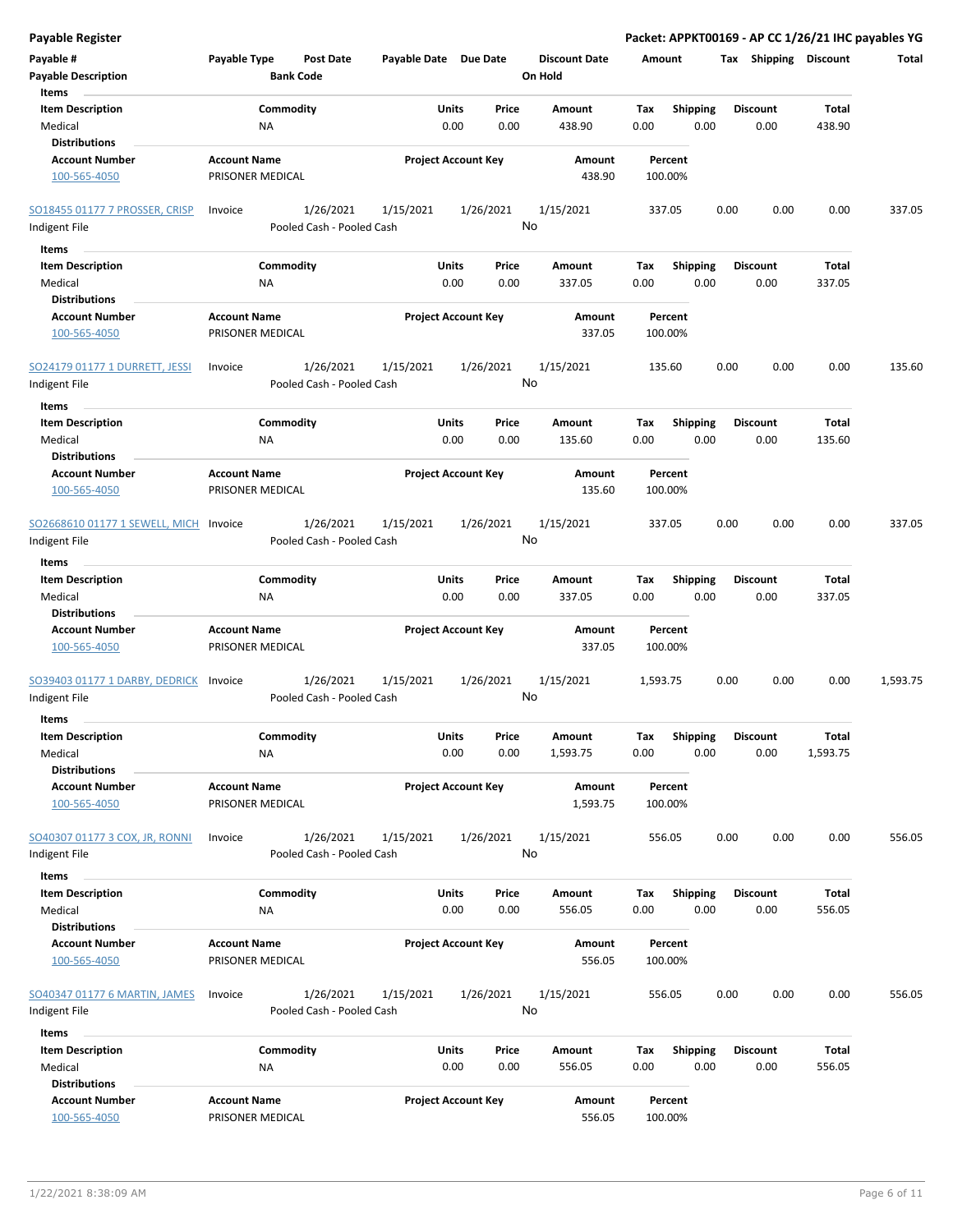| Payable Register                        |                                         |                  |                           |                       |                            |               |                                 |             |                    |      |      |                         |                   | Packet: APPKT00169 - AP CC 1/26/21 IHC payables YG |
|-----------------------------------------|-----------------------------------------|------------------|---------------------------|-----------------------|----------------------------|---------------|---------------------------------|-------------|--------------------|------|------|-------------------------|-------------------|----------------------------------------------------|
| Payable #<br><b>Payable Description</b> | Payable Type                            | <b>Bank Code</b> | <b>Post Date</b>          | Payable Date Due Date |                            |               | <b>Discount Date</b><br>On Hold | Amount      |                    |      |      | Tax Shipping Discount   |                   | Total                                              |
| SO40636 01177 2 ALLEN, MICAH R          | Invoice                                 |                  | 1/26/2021                 | 1/15/2021             |                            | 1/26/2021     | 1/15/2021                       |             | 337.05             |      | 0.00 | 0.00                    | 0.00              | 337.05                                             |
| Indigent File                           |                                         |                  | Pooled Cash - Pooled Cash |                       |                            |               | No                              |             |                    |      |      |                         |                   |                                                    |
| Items                                   |                                         |                  |                           |                       |                            |               |                                 |             |                    |      |      |                         |                   |                                                    |
| <b>Item Description</b>                 |                                         | Commodity        |                           |                       | Units                      | Price         | Amount                          | Tax         | <b>Shipping</b>    |      |      | <b>Discount</b>         | Total             |                                                    |
| Medical                                 |                                         | <b>NA</b>        |                           |                       | 0.00                       | 0.00          | 337.05                          | 0.00        |                    | 0.00 |      | 0.00                    | 337.05            |                                                    |
| <b>Distributions</b>                    |                                         |                  |                           |                       |                            |               |                                 |             |                    |      |      |                         |                   |                                                    |
| <b>Account Number</b>                   | <b>Account Name</b>                     |                  |                           |                       | <b>Project Account Key</b> |               | Amount                          |             | Percent            |      |      |                         |                   |                                                    |
| 100-565-4050                            | PRISONER MEDICAL                        |                  |                           |                       |                            |               | 337.05                          |             | 100.00%            |      |      |                         |                   |                                                    |
| SO40786 01177 2 DOBBINS, JR, R          | Invoice                                 |                  | 1/26/2021                 | 1/15/2021             |                            | 1/26/2021     | 1/15/2021                       |             | 337.05             |      | 0.00 | 0.00                    | 0.00              | 337.05                                             |
| Indigent File                           |                                         |                  | Pooled Cash - Pooled Cash |                       |                            |               | No                              |             |                    |      |      |                         |                   |                                                    |
| Items                                   |                                         |                  |                           |                       |                            |               |                                 |             |                    |      |      | <b>Discount</b>         |                   |                                                    |
| <b>Item Description</b>                 |                                         | Commodity        |                           |                       | Units                      | Price         | Amount                          | Tax         | <b>Shipping</b>    |      |      |                         | Total             |                                                    |
| Medical                                 |                                         | ΝA               |                           |                       | 0.00                       | 0.00          | 337.05                          | 0.00        |                    | 0.00 |      | 0.00                    | 337.05            |                                                    |
| <b>Distributions</b>                    |                                         |                  |                           |                       |                            |               |                                 |             |                    |      |      |                         |                   |                                                    |
| <b>Account Number</b><br>100-565-4050   | <b>Account Name</b><br>PRISONER MEDICAL |                  |                           |                       | <b>Project Account Key</b> |               | Amount<br>337.05                |             | Percent<br>100.00% |      |      |                         |                   |                                                    |
| SO40864 01177 1 COOKSTON, ASHL Invoice  |                                         |                  | 1/26/2021                 | 1/15/2021             |                            | 1/26/2021     | 1/15/2021                       |             | 70.50              |      | 0.00 | 0.00                    | 0.00              | 70.50                                              |
| Indigent File                           |                                         |                  | Pooled Cash - Pooled Cash |                       |                            |               | No                              |             |                    |      |      |                         |                   |                                                    |
| Items                                   |                                         |                  |                           |                       |                            |               |                                 |             |                    |      |      |                         |                   |                                                    |
| <b>Item Description</b>                 |                                         | Commodity        |                           |                       | Units                      | Price         | Amount                          | Tax         | <b>Shipping</b>    |      |      | <b>Discount</b>         | Total             |                                                    |
| Medical                                 |                                         | ΝA               |                           |                       | 0.00                       | 0.00          | 70.50                           | 0.00        |                    | 0.00 |      | 0.00                    | 70.50             |                                                    |
| <b>Distributions</b>                    |                                         |                  |                           |                       |                            |               |                                 |             |                    |      |      |                         |                   |                                                    |
| <b>Account Number</b>                   | <b>Account Name</b>                     |                  |                           |                       | <b>Project Account Key</b> |               | Amount                          |             | Percent            |      |      |                         |                   |                                                    |
| 100-565-4050                            | PRISONER MEDICAL                        |                  |                           |                       |                            |               | 70.50                           |             | 100.00%            |      |      |                         |                   |                                                    |
| SO40878 01177 1 PENNINGTON, ST Invoice  |                                         |                  | 1/26/2021                 | 1/15/2021             |                            | 1/26/2021     | 1/15/2021                       |             | 556.05             |      | 0.00 | 0.00                    | 0.00              | 556.05                                             |
| Indigent File                           |                                         |                  | Pooled Cash - Pooled Cash |                       |                            |               | No                              |             |                    |      |      |                         |                   |                                                    |
| Items                                   |                                         |                  |                           |                       |                            |               |                                 |             |                    |      |      |                         |                   |                                                    |
| <b>Item Description</b>                 |                                         | Commodity        |                           |                       | Units                      | Price         | Amount                          | Tax         | <b>Shipping</b>    |      |      | <b>Discount</b>         | Total             |                                                    |
| Medical                                 |                                         | NA               |                           |                       | 0.00                       | 0.00          | 556.05                          | 0.00        |                    | 0.00 |      | 0.00                    | 556.05            |                                                    |
| <b>Distributions</b>                    |                                         |                  |                           |                       |                            |               |                                 |             |                    |      |      |                         |                   |                                                    |
| <b>Account Number</b><br>100-565-4050   | <b>Account Name</b><br>PRISONER MEDICAL |                  |                           |                       | <b>Project Account Key</b> |               | Amount<br>556.05                |             | Percent<br>100.00% |      |      |                         |                   |                                                    |
| SO40959 01177 1 BARGER, LARRY           | Invoice                                 |                  | 1/26/2021                 | 1/15/2021             |                            | 1/26/2021     | 1/15/2021                       |             | 379.65             |      | 0.00 | 0.00                    | 0.00              | 379.65                                             |
| Indigent File                           |                                         |                  | Pooled Cash - Pooled Cash |                       |                            |               | No                              |             |                    |      |      |                         |                   |                                                    |
| Items                                   |                                         |                  |                           |                       |                            |               |                                 |             |                    |      |      |                         |                   |                                                    |
| <b>Item Description</b>                 |                                         | Commodity        |                           |                       | <b>Units</b>               | Price         | Amount                          | Tax         | <b>Shipping</b>    |      |      | <b>Discount</b>         | <b>Total</b>      |                                                    |
| Medical                                 |                                         | <b>NA</b>        |                           |                       | 0.00                       | 0.00          | 379.65                          | 0.00        |                    | 0.00 |      | 0.00                    | 379.65            |                                                    |
| <b>Distributions</b>                    |                                         |                  |                           |                       |                            |               |                                 |             |                    |      |      |                         |                   |                                                    |
| <b>Account Number</b><br>100-565-4050   | <b>Account Name</b><br>PRISONER MEDICAL |                  |                           |                       | <b>Project Account Key</b> |               | Amount<br>379.65                |             | Percent<br>100.00% |      |      |                         |                   |                                                    |
| SO40993 01177 3 WILLIAMS, REX           | Invoice                                 |                  | 1/26/2021                 | 1/15/2021             |                            | 1/26/2021     | 1/15/2021                       | 1,440.75    |                    |      | 0.00 | 0.00                    | 0.00              | 1,440.75                                           |
| Indigent File                           |                                         |                  | Pooled Cash - Pooled Cash |                       |                            |               | No                              |             |                    |      |      |                         |                   |                                                    |
|                                         |                                         |                  |                           |                       |                            |               |                                 |             |                    |      |      |                         |                   |                                                    |
| Items                                   |                                         |                  |                           |                       |                            |               |                                 |             |                    |      |      |                         |                   |                                                    |
| <b>Item Description</b><br>Medical      |                                         | Commodity<br>NA  |                           |                       | Units<br>0.00              | Price<br>0.00 | Amount<br>1,440.75              | Tax<br>0.00 | <b>Shipping</b>    | 0.00 |      | <b>Discount</b><br>0.00 | Total<br>1,440.75 |                                                    |
| <b>Distributions</b>                    |                                         |                  |                           |                       |                            |               |                                 |             |                    |      |      |                         |                   |                                                    |
| <b>Account Number</b>                   | <b>Account Name</b>                     |                  |                           |                       | <b>Project Account Key</b> |               | Amount                          |             | Percent            |      |      |                         |                   |                                                    |
| 100-565-4050                            | PRISONER MEDICAL                        |                  |                           |                       |                            |               | 1,440.75                        |             | 100.00%            |      |      |                         |                   |                                                    |
| SO41031 01177 1 HENRY, JONATHA Invoice  |                                         |                  | 1/26/2021                 | 1/15/2021             |                            | 1/26/2021     | 1/15/2021                       |             | 82.35              |      | 0.00 | 0.00                    | 0.00              | 82.35                                              |
| Indigent File                           |                                         |                  | Pooled Cash - Pooled Cash |                       |                            |               | No                              |             |                    |      |      |                         |                   |                                                    |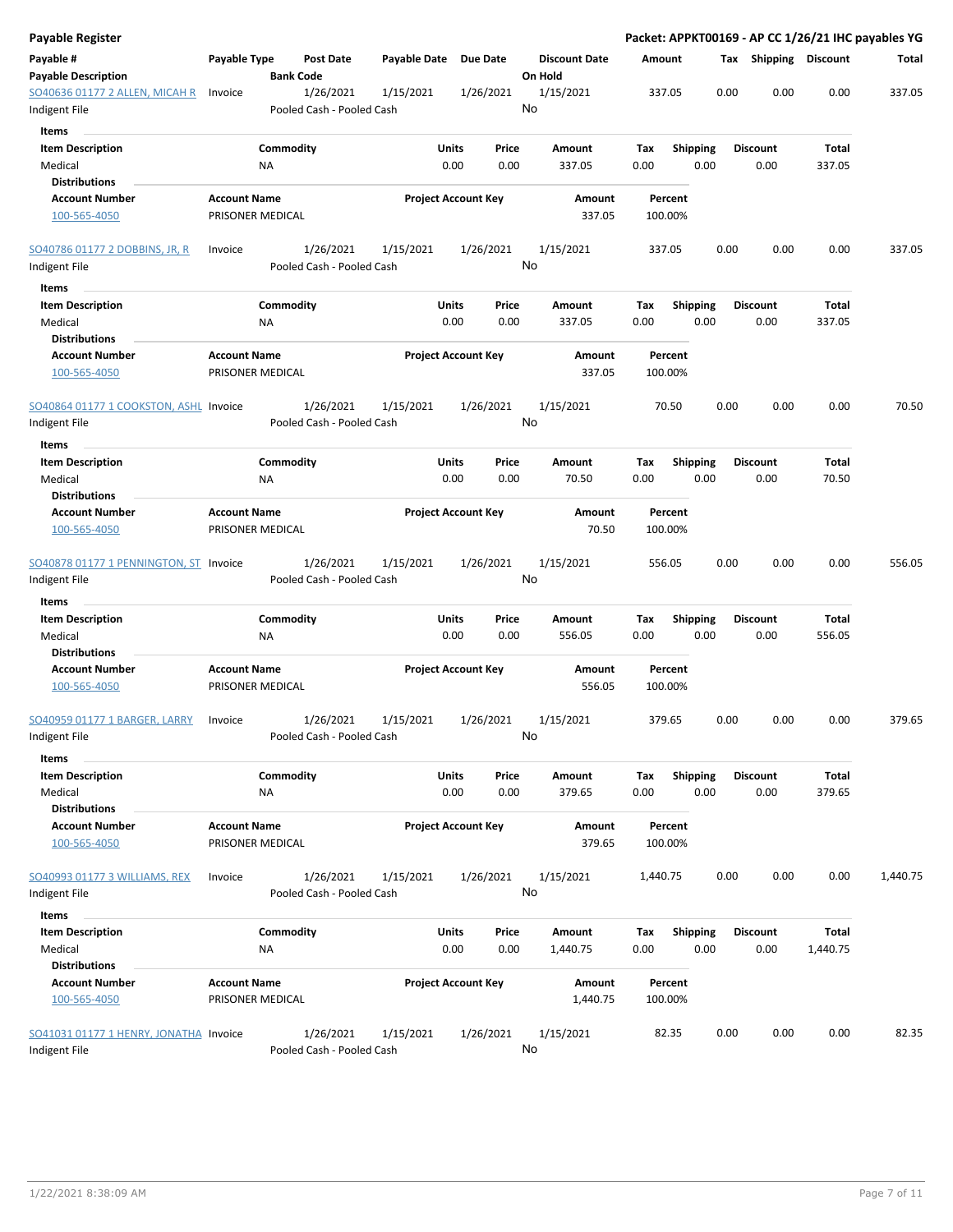| <b>Payable Register</b>                         |                                         |                                        |                       |                            |         |                      |          |                    |      |                       | Packet: APPKT00169 - AP CC 1/26/21 IHC payables YG |          |
|-------------------------------------------------|-----------------------------------------|----------------------------------------|-----------------------|----------------------------|---------|----------------------|----------|--------------------|------|-----------------------|----------------------------------------------------|----------|
| Payable #                                       | Payable Type                            | <b>Post Date</b>                       | Payable Date Due Date |                            |         | <b>Discount Date</b> | Amount   |                    |      | Tax Shipping Discount |                                                    | Total    |
| <b>Payable Description</b>                      |                                         | <b>Bank Code</b>                       |                       |                            | On Hold |                      |          |                    |      |                       |                                                    |          |
| Items                                           |                                         |                                        |                       |                            |         |                      |          |                    |      |                       |                                                    |          |
| <b>Item Description</b>                         | Commodity                               |                                        |                       | Units<br>Price             |         | Amount               | Tax      | <b>Shipping</b>    |      | <b>Discount</b>       | Total                                              |          |
| Medical                                         | <b>NA</b>                               |                                        |                       | 0.00<br>0.00               |         | 82.35                | 0.00     | 0.00               |      | 0.00                  | 82.35                                              |          |
| <b>Distributions</b>                            |                                         |                                        |                       |                            |         |                      |          |                    |      |                       |                                                    |          |
| <b>Account Number</b>                           | <b>Account Name</b>                     |                                        |                       | <b>Project Account Key</b> |         | Amount               |          | Percent            |      |                       |                                                    |          |
| 100-565-4050                                    | PRISONER MEDICAL                        |                                        |                       |                            |         | 82.35                |          | 100.00%            |      |                       |                                                    |          |
| SO41103 01177 1 TAPIA, CHRISTO                  | Invoice                                 | 1/26/2021                              | 1/15/2021             | 1/26/2021                  |         | 1/15/2021            | 1,788.15 |                    | 0.00 | 0.00                  | 0.00                                               | 1,788.15 |
| Indigent File                                   |                                         | Pooled Cash - Pooled Cash              |                       |                            | No      |                      |          |                    |      |                       |                                                    |          |
| Items                                           |                                         |                                        |                       |                            |         |                      |          |                    |      |                       |                                                    |          |
| <b>Item Description</b>                         | Commodity                               |                                        |                       | Units<br>Price             |         | Amount               | Tax      | <b>Shipping</b>    |      | <b>Discount</b>       | Total                                              |          |
| Medical                                         | ΝA                                      |                                        |                       | 0.00<br>0.00               |         | 1,788.15             | 0.00     | 0.00               |      | 0.00                  | 1,788.15                                           |          |
| <b>Distributions</b>                            |                                         |                                        |                       |                            |         |                      |          |                    |      |                       |                                                    |          |
| <b>Account Number</b><br>100-565-4050           | <b>Account Name</b><br>PRISONER MEDICAL |                                        |                       | <b>Project Account Key</b> |         | Amount<br>1,788.15   |          | Percent<br>100.00% |      |                       |                                                    |          |
|                                                 |                                         |                                        |                       |                            |         |                      |          |                    |      |                       |                                                    |          |
| Vendor: 01230 - Urbanczyk Ortho, PLLC           |                                         |                                        |                       |                            |         |                      |          |                    |      | 0.00                  | <b>Vendor Total:</b>                               | 989.74   |
| 211112 01230 1 SHIPP, ALLEN RA<br>Indigent File | Invoice                                 | 1/26/2021<br>Pooled Cash - Pooled Cash | 1/15/2021             | 1/26/2021                  | No      | 1/15/2021            |          | 78.20              | 0.00 |                       | 0.00                                               | 78.20    |
| Items                                           |                                         |                                        |                       |                            |         |                      |          |                    |      |                       |                                                    |          |
| <b>Item Description</b>                         | Commodity                               |                                        |                       | Units<br>Price             |         | Amount               | Tax      | <b>Shipping</b>    |      | <b>Discount</b>       | Total                                              |          |
| Medical<br><b>Distributions</b>                 | NA                                      |                                        |                       | 0.00<br>0.00               |         | 54.41                | 0.00     | 0.00               |      | 0.00                  | 54.41                                              |          |
| <b>Account Number</b>                           | <b>Account Name</b>                     |                                        |                       | <b>Project Account Key</b> |         | Amount               |          | Percent            |      |                       |                                                    |          |
| 100-645-4110                                    | PHYSICIAN, NON-EMERGENCY                |                                        |                       |                            |         | 54.41                |          | 100.00%            |      |                       |                                                    |          |
| Items                                           |                                         |                                        |                       |                            |         |                      |          |                    |      |                       |                                                    |          |
| <b>Item Description</b>                         | Commodity                               |                                        |                       | Units<br>Price             |         | Amount               | Tax      | <b>Shipping</b>    |      | <b>Discount</b>       | Total                                              |          |
| Medical<br><b>Distributions</b>                 | <b>NA</b>                               |                                        |                       | 0.00<br>0.00               |         | 23.79                | 0.00     | 0.00               |      | 0.00                  | 23.79                                              |          |
| <b>Account Number</b>                           | <b>Account Name</b>                     |                                        |                       | <b>Project Account Key</b> |         | Amount               |          | Percent            |      |                       |                                                    |          |
| 100-645-4110                                    | PHYSICIAN, NON-EMERGENCY                |                                        |                       |                            |         | 23.79                |          | 100.00%            |      |                       |                                                    |          |
| 211112 01230 2 SHIPP, ALLEN RA<br>Indigent File | Invoice                                 | 1/26/2021<br>Pooled Cash - Pooled Cash | 1/15/2021             | 1/26/2021                  | No      | 1/15/2021            |          | 806.99             | 0.00 | 0.00                  | 0.00                                               | 806.99   |
| <b>Items</b>                                    |                                         |                                        |                       |                            |         |                      |          |                    |      |                       |                                                    |          |
| <b>Item Description</b>                         | Commodity                               |                                        |                       | Units<br>Price             |         | Amount               | Тах      | <b>Shipping</b>    |      | <b>Discount</b>       | Total                                              |          |
| Medical<br><b>Distributions</b>                 | ΝA                                      |                                        |                       | 0.00<br>0.00               |         | 806.99               | 0.00     | 0.00               |      | 0.00                  | 806.99                                             |          |
| <b>Account Number</b>                           | <b>Account Name</b>                     |                                        |                       | <b>Project Account Key</b> |         | Amount               |          | Percent            |      |                       |                                                    |          |
| 100-645-4110                                    | PHYSICIAN, NON-EMERGENCY                |                                        |                       |                            |         | 806.99               |          | 100.00%            |      |                       |                                                    |          |
| 211112 01230 3 SHIPP, ALLEN RA                  | Invoice                                 | 1/26/2021                              | 1/15/2021             | 1/26/2021                  |         | 1/15/2021            |          | 104.55             | 0.00 | 0.00                  | 0.00                                               | 104.55   |
| Indigent File                                   |                                         | Pooled Cash - Pooled Cash              |                       |                            | No      |                      |          |                    |      |                       |                                                    |          |
| Items                                           |                                         |                                        |                       |                            |         |                      |          |                    |      |                       |                                                    |          |
| <b>Item Description</b>                         | Commodity                               |                                        |                       | Units<br>Price             |         | Amount               | Tax      | Shipping           |      | <b>Discount</b>       | Total                                              |          |
| Medical                                         | NA                                      |                                        |                       | 0.00<br>0.00               |         | 65.76                | 0.00     | 0.00               |      | 0.00                  | 65.76                                              |          |
| <b>Distributions</b>                            |                                         |                                        |                       |                            |         |                      |          |                    |      |                       |                                                    |          |
| <b>Account Number</b>                           | <b>Account Name</b>                     |                                        |                       | <b>Project Account Key</b> |         | Amount               |          | Percent            |      |                       |                                                    |          |
| 100-645-4110                                    | PHYSICIAN, NON-EMERGENCY                |                                        |                       |                            |         | 65.76                |          | 100.00%            |      |                       |                                                    |          |
| Items                                           |                                         |                                        |                       |                            |         |                      |          |                    |      |                       |                                                    |          |
| <b>Item Description</b>                         | Commodity                               |                                        |                       | Units<br>Price             |         | Amount               | Tax      | <b>Shipping</b>    |      | <b>Discount</b>       | Total                                              |          |
| Medical                                         | <b>NA</b>                               |                                        |                       | 0.00<br>0.00               |         | 15.00                | 0.00     | 0.00               |      | 0.00                  | 15.00                                              |          |
| <b>Distributions</b>                            |                                         |                                        |                       |                            |         |                      |          |                    |      |                       |                                                    |          |
| <b>Account Number</b>                           | <b>Account Name</b>                     |                                        |                       | <b>Project Account Key</b> |         | Amount               |          | Percent            |      |                       |                                                    |          |
| 100-645-4110                                    | PHYSICIAN, NON-EMERGENCY                |                                        |                       |                            |         | 15.00                |          | 100.00%            |      |                       |                                                    |          |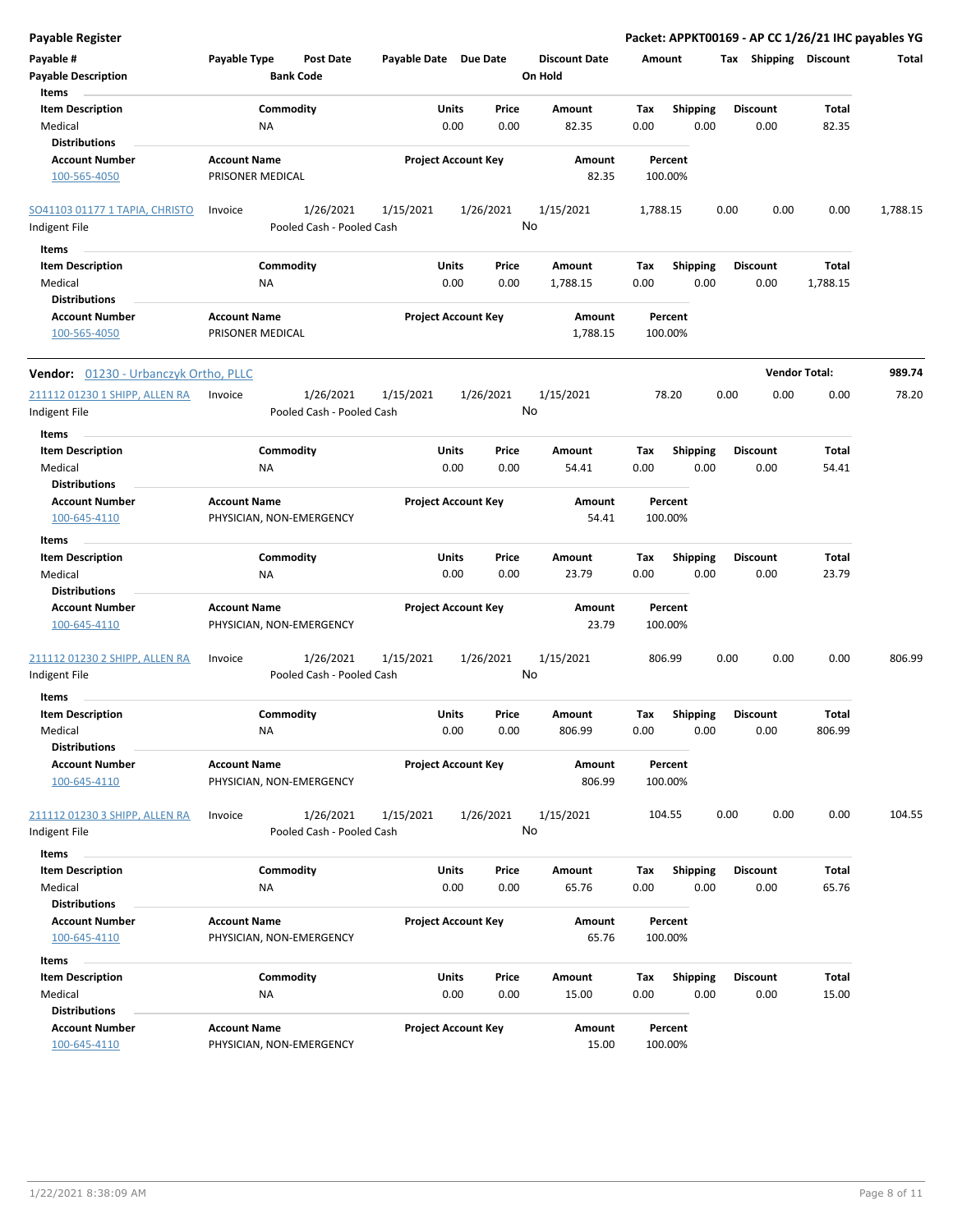## **Payable Register Packet: APPKT00169 - AP CC 1/26/21 IHC payables YG**

| Payable #                  | <b>Payable Type</b>      | <b>Post Date</b> | <b>Pavable Date</b> | <b>Due Date</b>            | <b>Discount Date</b> |       | Amount          | <b>Shipping</b><br>Tax | Discount | Total |
|----------------------------|--------------------------|------------------|---------------------|----------------------------|----------------------|-------|-----------------|------------------------|----------|-------|
| <b>Payable Description</b> |                          | <b>Bank Code</b> |                     |                            | On Hold              |       |                 |                        |          |       |
| <b>Items</b>               |                          |                  |                     |                            |                      |       |                 |                        |          |       |
| <b>Item Description</b>    | Commoditv                |                  | Units               | Price                      | Amount               | Tax   | <b>Shipping</b> | <b>Discount</b>        | Total    |       |
| Medical                    | <b>NA</b>                |                  |                     | 0.00<br>0.00               | 23.79                | 0.00  | 0.00            | 0.00                   | 23.79    |       |
| <b>Distributions</b>       |                          |                  |                     |                            |                      |       |                 |                        |          |       |
| <b>Account Number</b>      | <b>Account Name</b>      |                  |                     | <b>Project Account Key</b> | Amount               |       | Percent         |                        |          |       |
| 100-645-4110               | PHYSICIAN, NON-EMERGENCY |                  |                     |                            |                      | 23.79 | 100.00%         |                        |          |       |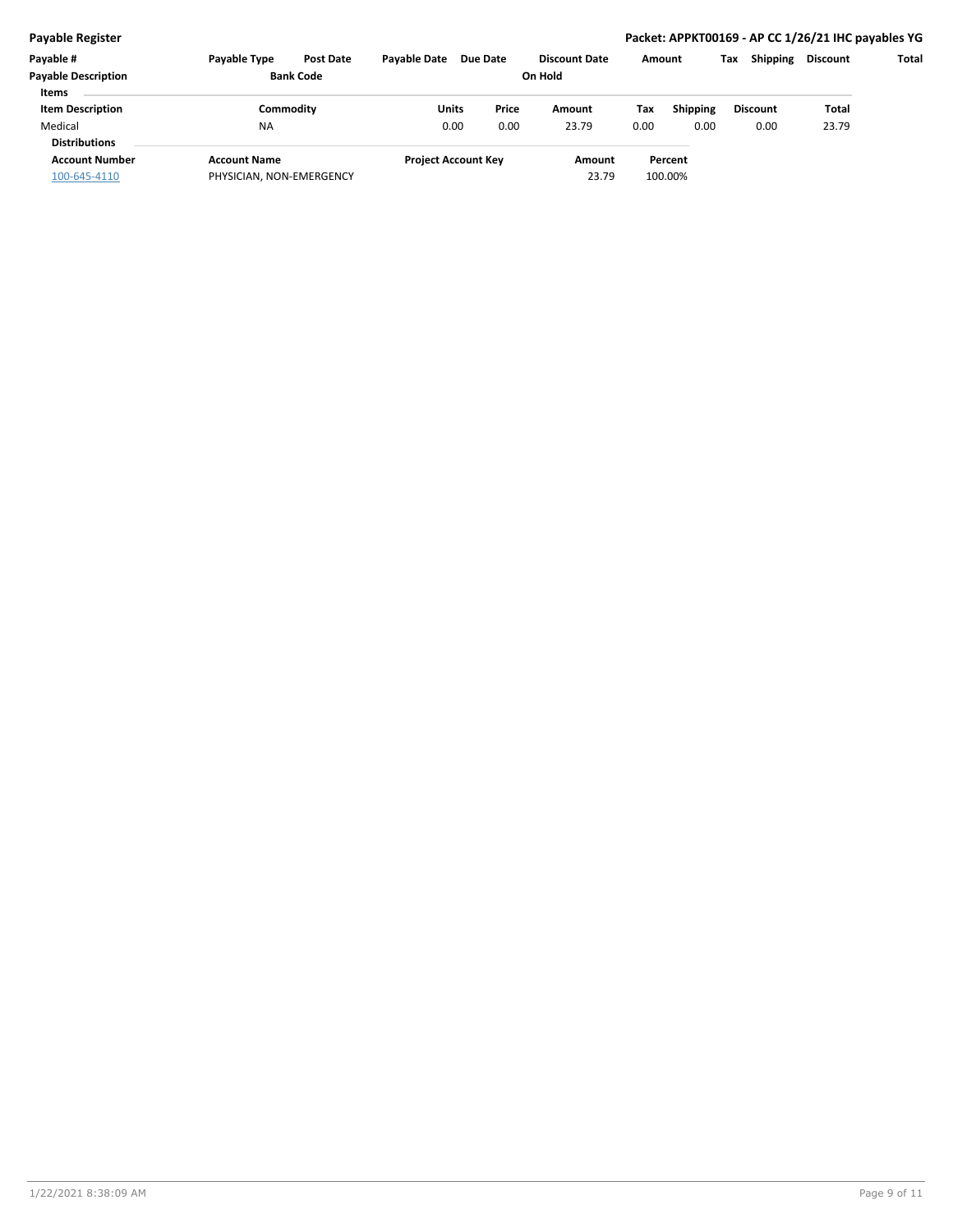## Payable Summary

| Type    | Count               | Gross     | Tax  | <b>Shipping</b> | <b>Discount</b> | <b>Tota</b> | <b>Manual Payment</b> | Balance   |
|---------|---------------------|-----------|------|-----------------|-----------------|-------------|-----------------------|-----------|
| Invoice | 44                  | 18,760.45 | 0.00 | 0.00            | 0.00            | 18.760.45   | 0.00                  | 18,760.45 |
|         | <b>Grand Total:</b> | 18,760.45 | 0.00 | 0.00            | 0.00            | 18,760.45   | 0.00                  | 18,760.45 |